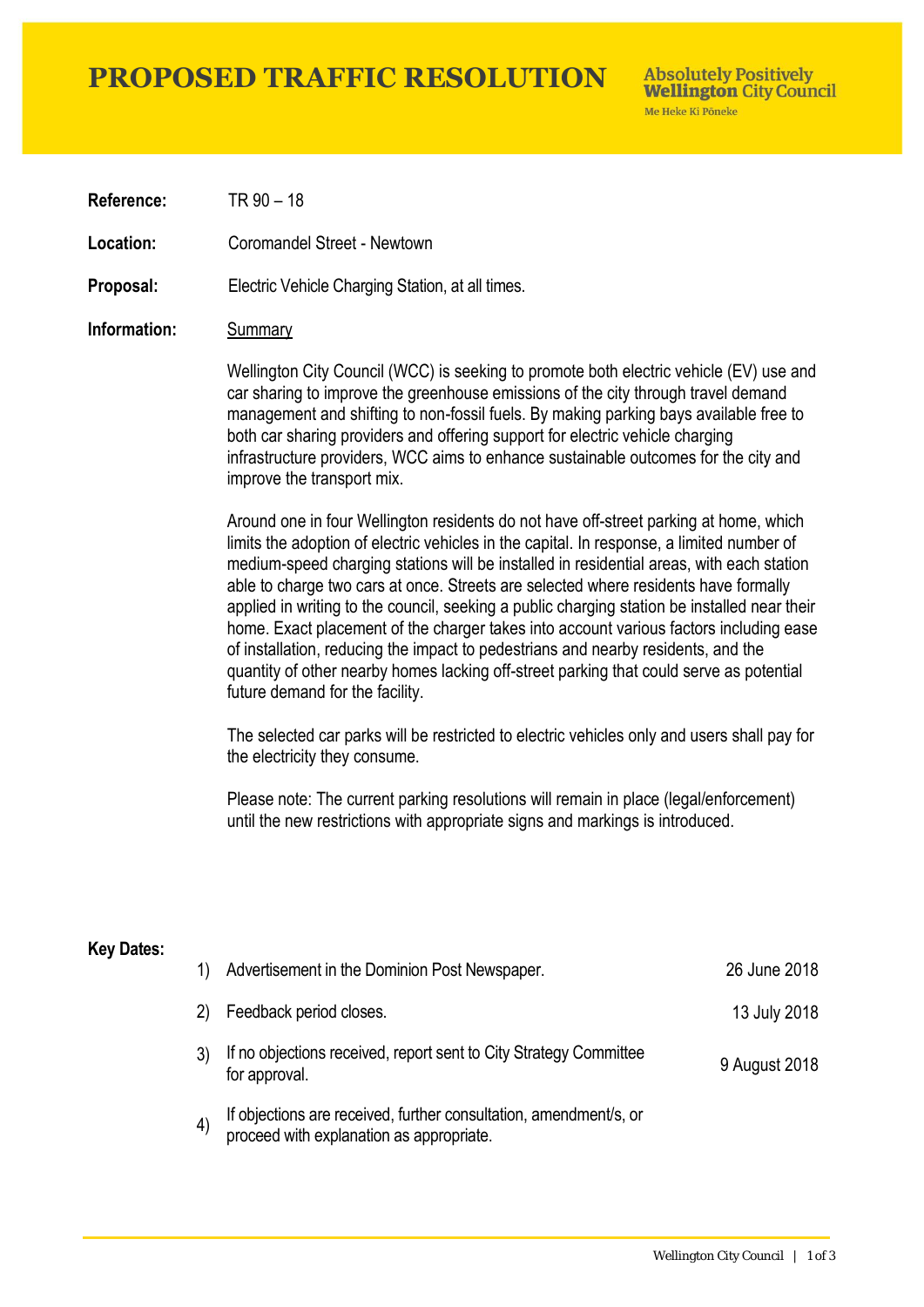## **PROPOSED TRAFFIC RESOLUTION**

### **Legal Description:**

*Add to Schedule B (Class Restricted) of the Traffic Restrictions Schedule* 

| <b>Column One</b>        | <b>Column Two</b>                                                                | <b>Column Three</b>                                                                                                                                                                                                                                          |
|--------------------------|----------------------------------------------------------------------------------|--------------------------------------------------------------------------------------------------------------------------------------------------------------------------------------------------------------------------------------------------------------|
| <b>Coromandel Street</b> | Parking place in the form<br>of electric vehicles only<br>parking, at all times. | West side, commencing 92.8 metres<br>north of its intersection with Mein<br><b>Street (Grid coordinates)</b><br>$X = 1,749,470.170$ m<br>$Y = 5,425,310.020$ m) and extending<br>in a northerly direction following the<br>western kerbline for 12.0 metres. |

**Date:** 20/06/18

**Prepared By:** Charles Kingsford **(Principal Traffic Engineer, T/L) Approved By:** Steve Spence **(Chief Advisor, Transport & Infrastructure)**

### **WCC Contact:**

#### Sigurd Magnusson **Sustainability Advisor**

Wellington City Council 101 Wakefield Street / PO Box 2199, Wellington Phone: +64 4 803 8697 Email: electricvehicles@wcc.govt.nz